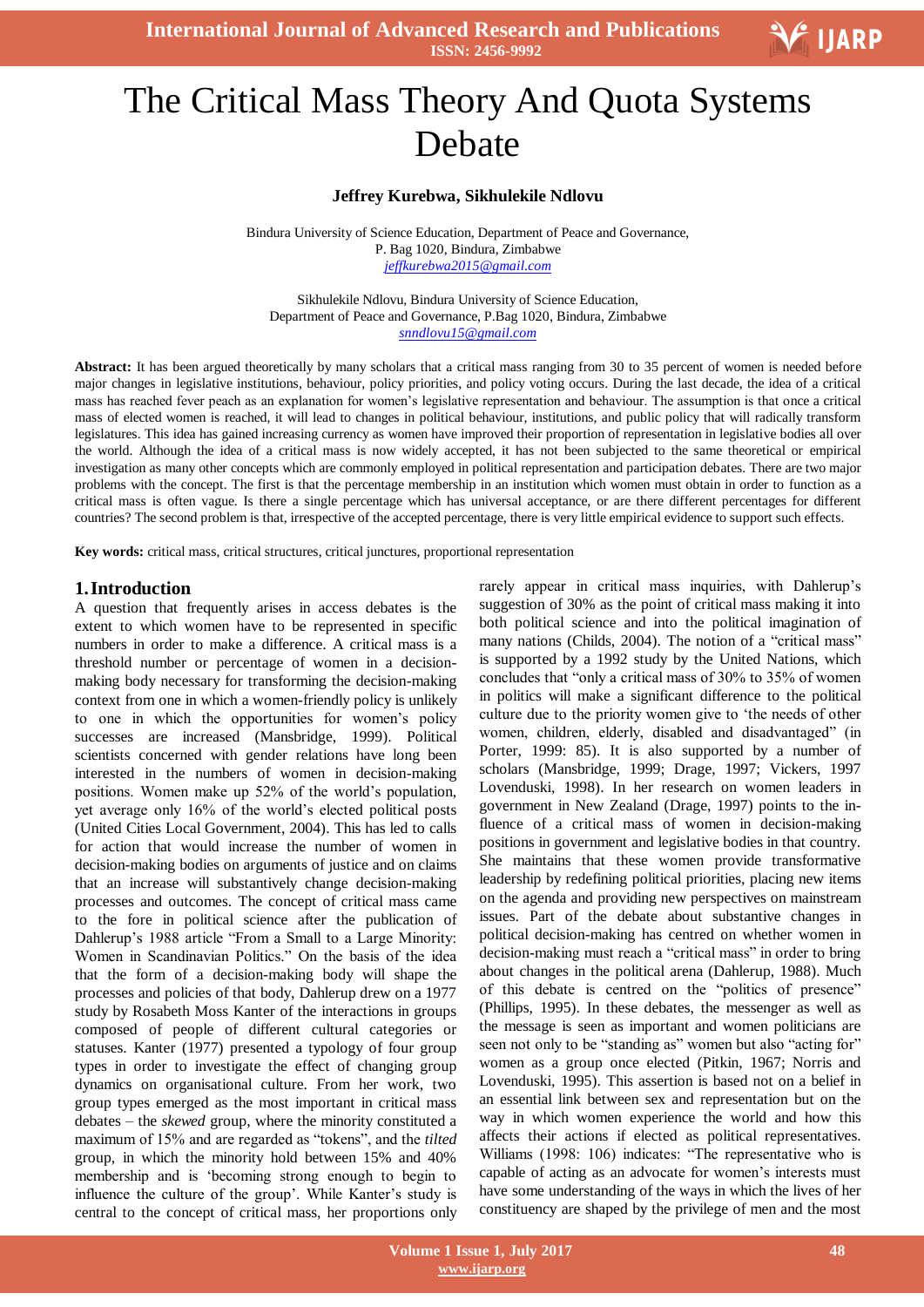

effective starting point for that knowledge is the fact of her own experience of exclusion and subordination."

## **2. The Critical Mass Argument**

The critical mass argument is primarily applied to situations where women have not reached 30% in decision-making bodies. The argument is that it is unrealistic to expect major changes until women"s representation has reached a critical mass because a small number of women in politics tend to be tokens. Originally the term critical mass was borrowed from nuclear physics, where it refers to the quantity needed to start a chain reaction, an *irreversible turning point,* a take-off into a new process or situation. By analogy, it has been said that a qualitative shift will take place when women exceed a proportion of 30% in an organisation. In this way, the move from a small to a large minority is significant. Thus the numbers or rather percentages count (Dahlerup, 1988). The critical mass theory is mainly used to cover two different situations. Firstly, it is being used by female politicians who are defending themselves against the critique primarily brought forward by the women"s movements and some feminists that women politicians do not make enough of a difference once elected. Secondly, advocates of enhancing women"s representation have frequently used the critical mass argument. It is said that political parties should nominate not just the obligatory lone woman but at least a critical mass of women, because the voters demand it or in order to ensure that the elected women are not just a token few. The 2000s decade has witnessed the critical mass argument being used among advocates of the introduction of electoral gender quotas in order to affect a rapid increase in the number of female politicians (Dahlerup, 2005). International organisations, transnational networks, party politicians, women"s activists, and even ordinary citizens argue that women should constitute 30% of all political bodies, the magic number where women in decision-making are said to be able to make a difference (Mansbridge, 2003). As the notion of critical mass has gained wide currency in the real world, however, many scholars have come to question its utility and relevance for analysing women"s behaviour in decision-making bodies. Indeed as the number of studies grows, it is increasingly obvious that there is neither a universal nor a single relationship between the percentage of women elected to political office and the passage of decisions or legislations beneficial to women as a group (Mansbridge, 2003). In some cases, women are able to work more effectively together as their numbers grow, but in others, women appear to make a difference – in fact, sometimes a greater difference – when they form a small minority of representatives, either because their increased numbers provoke a backlash among male counterparts or because their increased numbers allow individual women to pursue other policy goals. These contradictions thus raise the question of whether should feminists give up on critical mass, or are there any compelling reasons either theoretical or practical for retaining the concept in debates on women"s political representation (Childs and Krook, 2006). The concept of critical mass has provided optimism to scholars, activists and politicians interested in promoting both the descriptive and substantive representation of women. To most of them the entry of women to political office has not yet resulted in the widespread of feminisation of politics because there are

simply not enough of them to "make a difference" (Phillips, 1995). The solution therefore, has been to argue for measures to achieve a "critical mass" of women who could press for women-friendly policy changes. As these claims have grown increasingly more popular in the policy world, a growing amount of scholarly research has cast their validity into doubt. Given the above opposing views, should feminists give up on critical mass? The answer can be both yes and no. On the one hand, it is believed that the critical mass theory should be firmly discarded. Expecting an automatic change once women attain a certain proportion of seats in decision-making bodies is theoretically dubious and perhaps even more seriously undermines the case for women's increased presence if existing female politicians appear to be failing women as a group (Childs, 2004). On the other hand, it is recognised that the concept of critical mass has proven extremely useful in making concrete gains in the "real world", as it insists that a few token individuals are not sufficient for provoking large-scale policy changes. To reconcile these two theoretical and practical concerns, two propositions can be made:

- a)Opening up the research question to explore the various actors, strategies, and outcomes consistent with the substantive representation of women across space and time; and
- b)Focusing on "critical actors" and their role in pursuing policy change, either alone or together with others as a more precise, theoretical and practical strategy for understanding which kinds of women and men are most likely to represent women"s concerns in political office (Childs and Krook, 2006: 20).

To advocate giving up on critical mass is neither an insignificant nor a purely academic concern. It runs the very real risk of leaving supporters of women"s representation without a crucial tool for increasing the number of women elected to political office. A closer look at the academic literature, however, reveals that it has been interpreted and applied in many different ways. In her seminal contributions to these debates, Kanter (1977: 238) outlines three expectations regarding increased numbers of women in political life which are:

- a)With an increase in their relative numbers, women are potential allies, can form coalitions, and can affect the culture of the group;
- b)With an increase in their relative numbers, women can begin to become individuals differentiated from one another and;
- c)With an increase in their absolute numbers, despite few changes in their relative numbers, women can develop supportive alliances and affect the culture of the group so long as they are "feminist" or "women-identified women."

Bringing these three insights into the field of women and politics, Dahlerup (1988) tests the first conjecture but ultimately uses her evidence to reject the notion of critical mass in favour of "critical acts" on the grounds that relative proportions of women seem to be less important than individual policy entrepreneurs in explaining women-friendly policy gains. The critical mass theory reveals multiple facets within what might be considered the substantive representation of women. There is need to open up a range of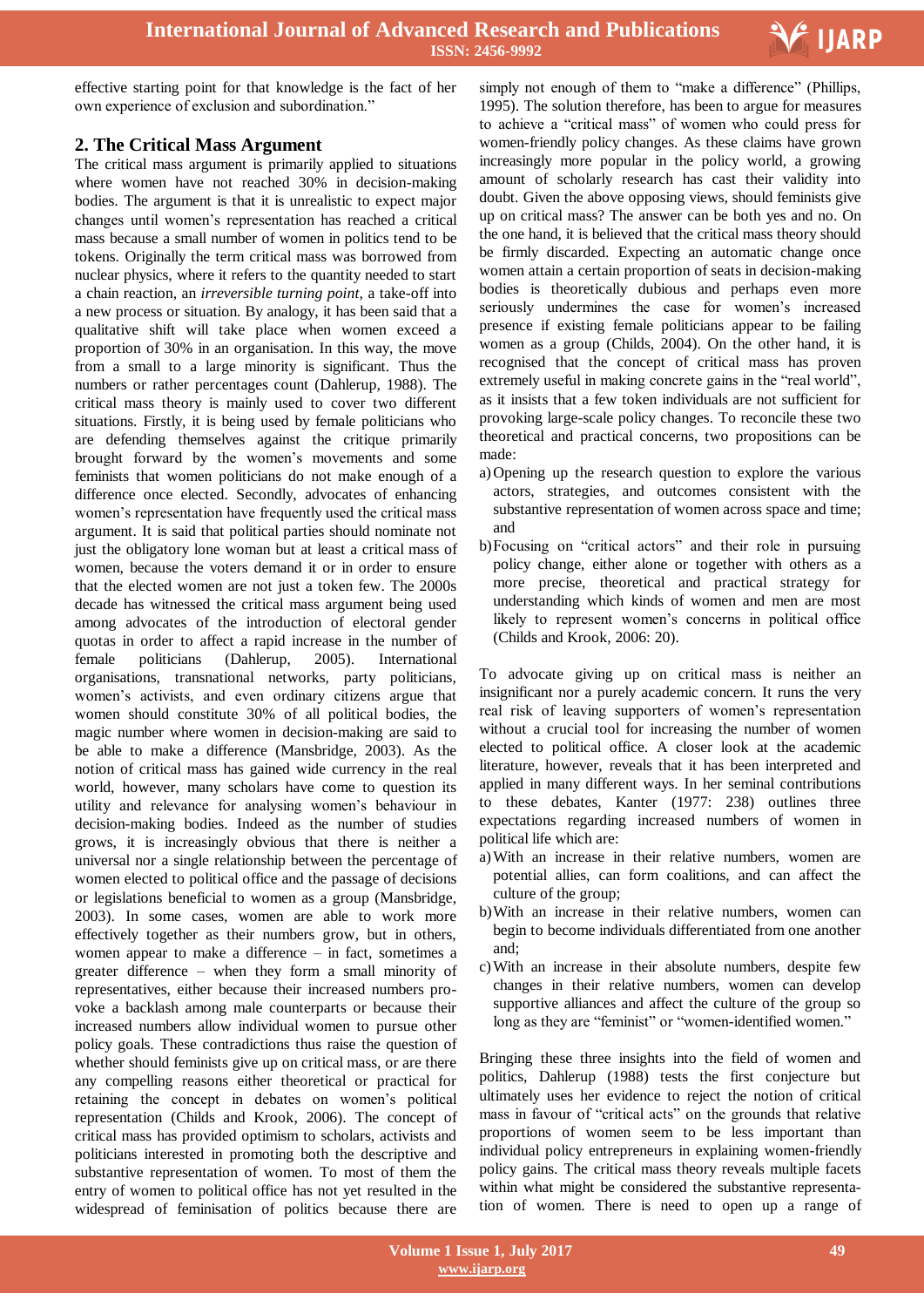

possibilities for defining what acting for women might constitute in various places and times. The critical mass theory does not in itself explain, however, how changes in the numbers of women in political assemblies translate more concretely into specific policy outcomes. There is need therefore, to distinguish between critical mass and critical actors in order to identify the concrete representatives and not vague imperatives of "sex" or "gender", which put in motion individual and collective campaigns for women friendly policy change.

#### **2.2 Critical Actors**

Critical actors are people who initiate policy proposals on their own, even when women form a small minority and embolden others to take steps to promote policies for women. In some situations, individual men may play a crucial role in advancing women"s policy concerns (Tamerius, 1995; Cellis, 2004). Their common feature is relatively low threshold for political action. Critical actors hold attitudes similar to those of other representatives. They are more motivated than others to initiate women-friendly policy reforms. Although they may operate alone, they may also stimulate others to act, setting in motion a momentum for policy change, or alternatively provoking a backlash among those opposed to fundamental reforms. As such, their shape and impact are not absolute as smaller numbers of women may join together in decision-making bodies to promote common goals with great success, while larger numbers may enhance the opportunity for critical acts but may also foil their effects. The concept of critical actors enables an acknowledgement that women"s substantive representation can occur in the absence of large numbers or percentages of women. Hence, rather than looking for "when women make a difference" or "whether women act for women", gender and politics scholars should examine "how the substantive representation of women occurs" (Childs, 2004). The development of this approach reflects not only the perception that the link between women"s descriptive and substantive representation is more complicated than often acknowledged, but also that existing empirical research itself points to the need for such a shift in research questions and focus. There is therefore a need for a move away from an analysis of what "women" do in particular political institutions at the macro level (national government), to an investigation of political actors at the micro level (local government). Childs and Krook (2006: 6) support the role of critical actors by indicating that mechanisms for the real representation of women lie within the "critical acts that can lead to changes and change the position of minorities in society." These critical acts include the "introduction of quotas for women, recruitment of women, equality legislation and institutions, and most importantly the willingness and ability of the minority to mobilise the resources of the organisation or institution" (Dahlerup, 1988: 296).

#### **2.1 Critical Structures**

The European Network of Experts (1997) argues that the structural elements of each country"s political system and environment exert a strong influence on women"s effective participation in policy-making. Some particularly important aspects of the political environment are:

- (a) The intensity of ideological conflicts and their impact on society, for instance through profound violence and disruption;
- (b) Whether gender equality issues are regarded as politically salient;
- (c) The degree to which parties are open to dialogue with social movement actors, particularly the women's movement; and
- (d) Extreme poverty and human suffering and resulting economic and social dislocation.

The most critical determinant of women's ability to make a difference is the nature of governance and of the political mainstream. The degree of accountability varies among countries. In patronage-oriented systems, accountability will tend to be defined by narrower personal, family or clan interests as well as those of political groups and patrons. More democratic governance is accompanied by more developed mechanisms for public accountability. There is a notion of public good, decision-making posts are viewed as positions of public trust and citizens are more politically mature, aware of their rights and likely to demand accountability from public officials (European Network of Experts, 1997).

## **2.3 Critical junctures**

Critical junctures refers to the unfolding of certain periods or moments when forces combine to provide unprecedented opportunities for women to have influence in the policymaking process. Critical junctures such as peace processes, transitions to democracy, and the drafting of new constitutions, provide opportunities for women's participation (www.un.org). During such periods of change and transition, the monopoly of political parties over policy decisions and the policy formation process in general is relaxed and access expands to non-traditional political actors. These are key moments for the representation of the interests of many different social groups. Such political opportunities are not gender-neutral and women"s movements and agencies involved in such processes need to seize these opportunities to push for gender-sensitive reforms. Such moments also allow temporary coalitions to form between women legislators around very specific issues on which there are no major divergences, for example on a package of reforms (www.un.org).

## **3.Quota system and proportional representation**

Chowdhury (1994) discussed the reservation of quotas for women in the national parliaments as well as at the local government level. She inquired whether the presence of women in political bodies was only symbolic or if they indeed do they play an effective role in national and local politics. Her study concluded that the rationale for the rationale for the reservation of positions for women was not intended to create equality of opportunity or outcome for a disadvantaged social category. Actually it was only considered because it is a convenient device to facilitate entry into the decision-making bodies of an excluded and vulnerable group. Quotas for women entail that women must constitute a certain number or percentage of the members of a body, whether it is a candidate list, a parliamentary assembly, a committee or a government. Quotas aim at in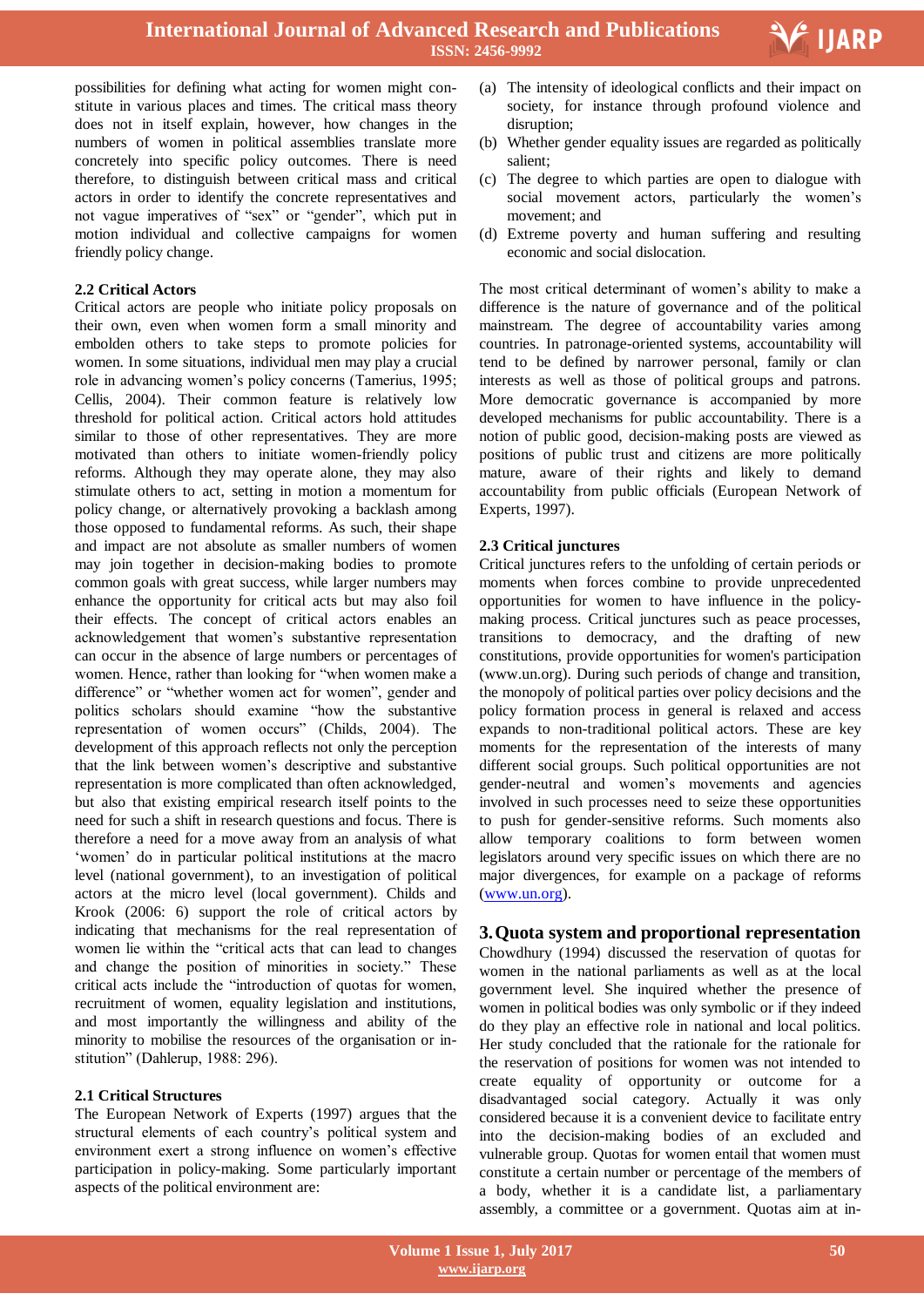creasing women"s representation in publicly elected or appointed institutions such as national governments, parliaments and local governments. Gender quotas draw legitimacy from the discourse of exclusion, according to which the main reason for women's under-representation are the exclusionary practices of the political parties and the political institutions at large. Quotas place the burden of candidate recruitment not on the individual women, but on those who control the recruitment processes, first and foremost the political parties. They force those who nominate and select to start recruiting women and give women a chance which they do not have today in most parts of the world (Dahlerup, 2005). Quotas are generally seen as a positive action of laws allocating quotas for women to assist in the promotion of gender balance in decision-making bodies. Most of the countries that have achieved significant increases in women"s representation have done so through the use of quotas – a form of affirmative action in favour of women (Mutume, 2004). In 1990, the United Nations Economic and Social Council endorsed a target of 30% women in decision-making positions in the world by 1995. This target was far from met, since in 1995 only 10% of the world"s parliamentarians were women and in 2005 only 16%, still far from one-third (IPU, 2007). Quotas are considered as a legitimate means of securing this end (Agbalajobi, 2009). Quotas are also seen as a means of remedying women"s under-representation precisely because they acknowledge that women do not constitute a politically distinct group with interests limited to gender-related concerns. Some feminists and political scholars have argued that the representation of women can also be realised in the form of electoral quota systems which can be applied at three different stages of the election process in the form of:

- (a) A rule that requires that a certain percentage of women are represented in the list of candidates to be short-listed for consideration as electoral candidates;
- (b) Requiring parties to ensure that up to 50% of candidates to be placed on the ballot are women; and
- (c) A certain percentage of parliamentary and local government seats being reserved for women. This is becoming the most common form of gender quota assignment (Dahlerup, 2005).

## **1) 3.1 Why Quotas should be reserved for Women**

The quota debate is riddled with arguments for and against. Various theorists (Kanter, 1977; Dahlerup, 1988; Phillips, 1995) have argued that quotas for women are important for the following reasons:

- (a) Elected women will serve as role models to other young and old women, encouraging them to participate in politics and even contest future elections;
- (b) It is matter of justice that women be included in political structures, as they constitute more than 50% of the population and therefore should not be absent from spheres of power;
- (c) Elected women will bring "women"s interests" to the formal political sphere. Because men do not understand women"s interests, male-dominated political institutions either leave them off the agenda, or they act in a manner that indirectly damages women"s position;
- (d) Elected women will transform the very culture of politics. This argument relies on an assumption that

 women are more caring and cooperative individuals, therefore less prone to factionalism and corruption. Women will then be able to transform today"s "dirty politics" into a more equitable, kind and participatory politics;

V IJARP

- (e) Most representatives are confined to voting along party political lines and have few moments of autonomy. In these opportunities for independent thinking, the character and identity of the representatives is significant. Women through their various identities can therefore contribute to the political discourse by adding their unique perspective; and
- (f) There is symbolic relevance. The quotas dismantle the status quo and let women feel, and be seen, as represented in the formal decision-making process (Phillips, 1995).

Other scholars have argued that women do not have a feminist consciousness, and thus their descriptive participation through the gender quota will not make any difference to either politics or to women's interests (Farzana, 2002). It has also been riddled with an essentialist assumption that women are an undifferentiated category rather than one divided by class, ethnicity, religion and the urban or rural divide. The treatment of women as a homogeneous group negates the diversity in their social status. Thus, the adequate representation on the reserved seats of the different interests of women belonging to different social groups was ignored. This essentialist approach to gender quotas gave a free hand to political leaders to nominate women of their own choice from their families and from the elite class to the reserved seats for women (Farzana, 2002). As far as mechanisms of representation sponsored by the state are concerned, it is now fairly well established that it is only in countries where there are quotas enabling women"s representation that the presence of women in institutions of local governance exceed 15%. However, there is no uniformity of design or practice as far as quotas are concerned. The variety of quota arrangements in different countries and their comparative weaknesses and strength are briefly listed below.

## **3.1 Bangladesh: Proportional representation with a Constitutional quota**

In Bangladesh, Article 9 of the Constitution promotes the special representation of women in local government. In recent years, a constant pressure on the *Union Parishad* (the lowest tier of the existing local government structure in Bangladesh) from academia, citizens and women's groups, a protected process, to provide adequate gender representation has led to the Union Parishad Amendment Act 1997 (Panday, 2008). This in itself was a remarkable initiative for providing adequate representation to women. The Constitution of Bangladesh provides equality of women and men. There is no legal barrier to women contesting or voting for any elective office, including that of the Head of State. Article 9 of the Constitution promotes the special representation of women in local government (*Constitution of the People's Republic of Bangladesh*, 1972). Although the constitution grants equal rights to all citizens in all spheres of life, there have been very few women in local government. In 1976, a provision was made for two nominated female members in addition to nine elected members and one chairperson in each Union Parishad,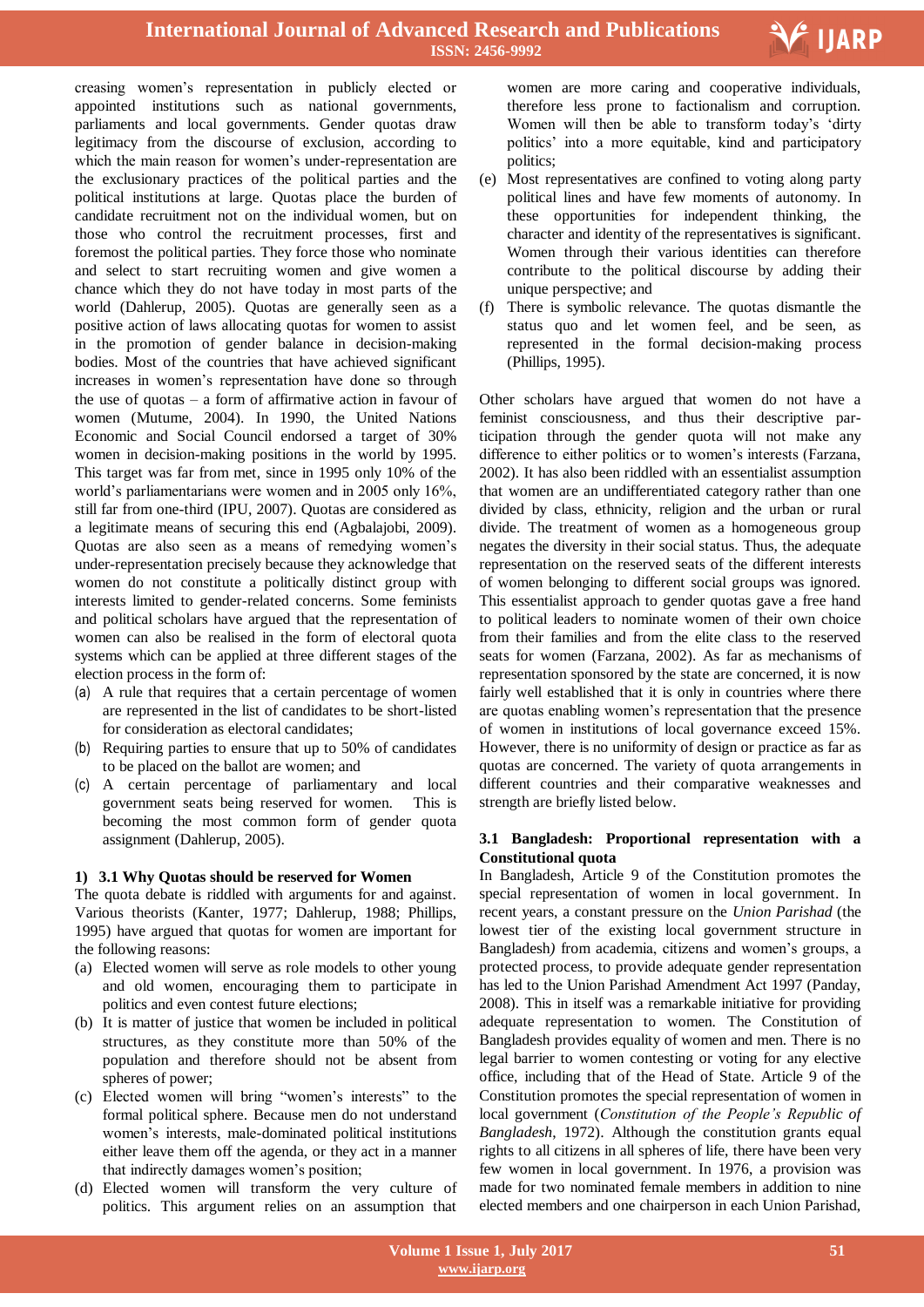which increased to three nominated women members in 1983 (Panday, 2008). In 1992, it was changed to indirect election where three nominated women members in each local government body were supposed to be elected by the chairperson and other elected members. This process of filling women"s seats in the local councils totally ignored the scope of women"s active participation and role in these political organisations where policies and decided and crucial plans for local development are formulated. The nominated women could not play more than the role of a "yes" person of the chairperson and members, who were predominantly men (Khan, 1993).In 1997, the Union Parishad Ordinance of 1983 was amended and through this amendment, for the first time, provision was made for direct elections for the female members to three reserved seats for women in the Union Parishad (*The Local Government Union Parishad Amendment Act*, 1997). In Bangladesh, though the female chairpersons and members have gained enough confidence in their ability to discharge administrative duties, the discriminatory attitude of their male counterparts has been the main stumbling block. According to the Local Government Ordinance, elected women Union Parishad members will act as chairperson in at least three of 12 standing committees of the Union Parishad. But in reality it is found that in many of the Union Parishads, the Standing Committees have not been formed. Moreover, where they are formed, the women members have no responsibilities despite their inclusion in the committees (Shamim, 1999; Gay, 2002). It is necessary to explain the significance of the 1997 Act as compared to earlier reform initiatives. The said Act introduced the system of direct elections for women at the local government level for the first time. As a result, direct election has generated considerable enthusiasm among women in Bangladesh. Prior to the introduction of this Act in 1997, the number of women contesting local government elections was too small to be viewed as examples (Panday, 2008). As the direct election system came into operation, the people of Bangladesh have increasingly accepted that women would take part in local government elections. However, the process came under serious threat from religious fundamentalists in some places who declare *fatwa* (in Islamic legal parlance, this refers to the clarification of an ambiguous judicial point or an opinion by a jurist trained in Islamic law*)* by saying that Islamic Law does not permit women"s leadership and that casting votes in favour of women is illegal (Shehabuddin, 1999). Notwithstanding this, women have participated in local elections in an increasing number (Shamim and Nasreen, 2002).

## **3.2 Ghana: Proportional representation with no Constitutional quota**

Since independence in 1957, Ghana has gone through a number of efforts to decentralise political and administrative authority from the centre to the local level. The most comprehensive effort began in 1988, when extensive powers and competencies were transferred to districts. A total of 110 district assemblies were created as legislative, executive, planning and rating authorities (Ofey-Aboagye, 2000). The decentralisation process was undertaken with the key aspirations in mind:

(a) To provide more responsive, equitable and participatory development;

 (b) To bring government and decision making nearer to the people and quicken the processes; and

V IJARP

(c) To serve as a training ground in political activity.

The requirements in the design of the decentralisation process should have made the participation of women in public decision-making easier. They include those for a non-partisan local government system, the freedom to use the local language for the business of the assembly and the discretion in creating additional sub-committees. The latter could have provided a sharper focus on responding to the concerns of various sections of the population, especially women. The initial participation of women in local government was low and has remained so. In 1994, women made up about 3% of the elected members. In 1998, this proportion rose to 5%. This was very interesting given that women constitute just about half of all registered voters (Ofey-Aboagye, 2000). In 1998, the Government of Ghana gave a directive that reserved 30% of the appointed membership of assemblies for women. Examinations of the proportions of appointed members suggest that assemblies selected just around 30%, even though that was supposed to be the minimum. In 1994 only three of the 110 *Presiding Members* (custodians of the good behaviour and financial propriety in the assembly) were women. In 2010, women accounted for only 19 out of 230 positions in parliament (8.3%), and as few as 11 out of 170 (6.5%) District Chief Executives in local government (Crawford, 2010). Women have been constrained from entering local level politics by the lack of finances for campaigning and time constraints needed to manage domestic responsibilities, income generation activities and political work. The widely held perception that political activity is 'dirty' and not for decent women has also acted as a barrier. Women have also not been voted for because politics is often viewed as belonging to an arena which is best managed by men (UNDP, 1998). Inside the assemblies, women are yet to make their presence felt. In spite of the increases in their numbers provided for by the government directive, their performance has been muted. This has been attributed to lack of selfconfidence, a limited capacity to communicate in English and a lack of understanding of assembly procedures. Two main approaches were adopted to try and make local government more responsive to women and gender concerns and to help enhance women"s participation in governance. The first category has focused on building the capacity of women to aspire to, attain and perform in local government office; and on women"s groups to engage local governments. The second has sought to encourage stakeholder institutions such as the district assemblies, training institutions and agencies providing services and implementing development initiatives to provide appropriate support to women"s concerns by targeting, positive action, creating an enabling environment for their participation, advocacy, education and the provision of resources. In both approaches, there has been extensive European support, materially, financially and in the form of technical assistance. Other strategies adopted by European development organisations have aimed at mainstreaming gender by recognising and providing for gender differences in the design and implementation of programmes and activities (Ofey-Aboagye, 2000).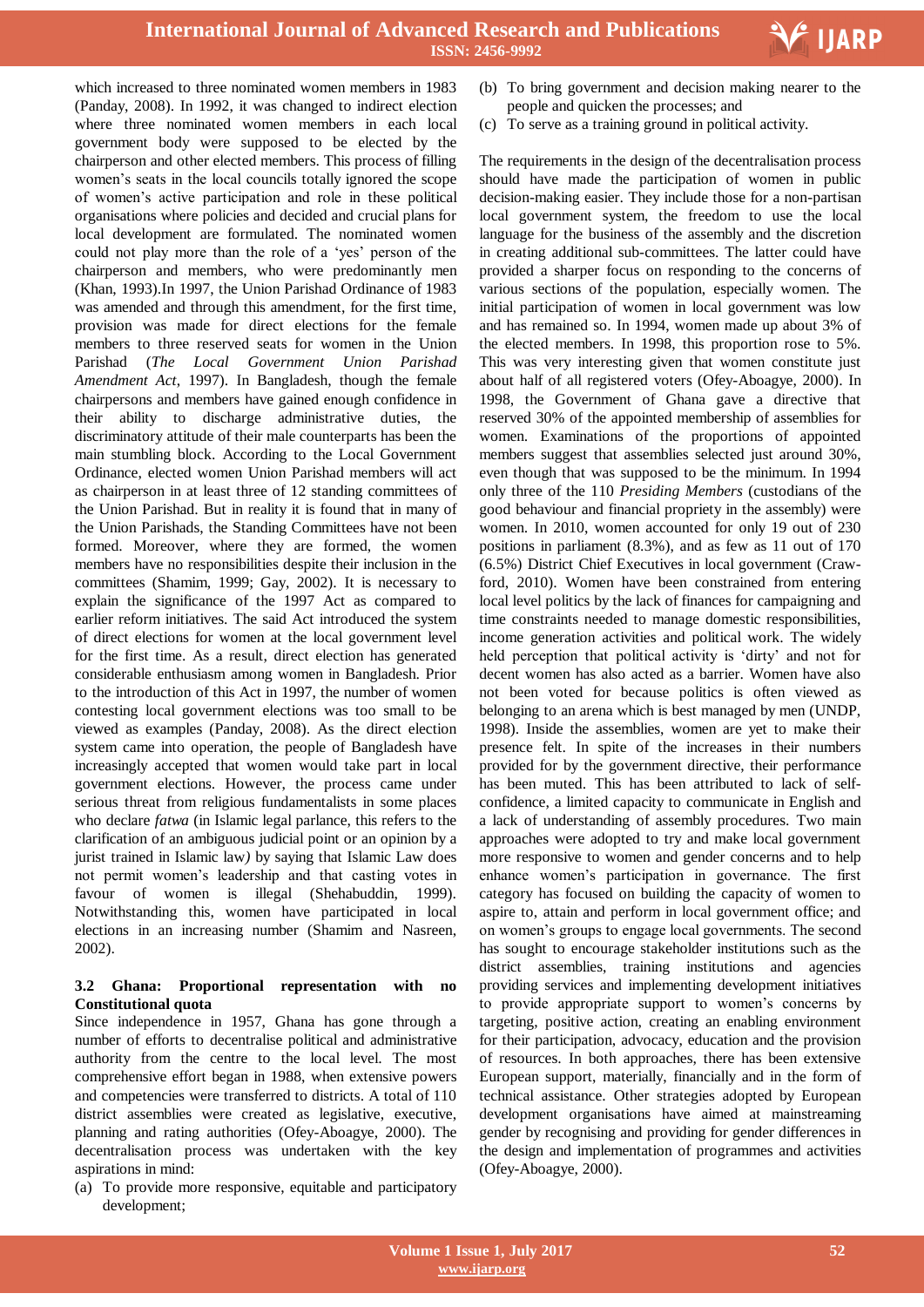

## **3.3 South Africa: Proportional representation with political party quotas**

In South Africa, the African National Congress (ANC) demanded equality of status in the ANC and sought to expand their access to power but did not make demands for special mechanisms until the early 1990s, when the transition to democracy opened space to adopt a new approach (Hassim, 2009). Shortly after coming into power in 1994, the ruling ANC of South Africa adopted a non-sexist constitution and a national strategy for advancing gender equality that put South Africa at the cutting edge of experience in state-initiated gender policies and structures (Goetz and Hassim, 2003). As a result of the structures and procedures developed, which are in turn constitutionally enshrined, South Africa is heralded internationally as having one of the most progressive policy frameworks for improving the participation and representation of women in politics. Following the 1995/96 local government elections, only 19% of councillors were women, resulting in heavily male-dominated local councils (Robinson, 1995). This was as a result of the fact that for local government the ward system runs alongside proportional representation. This system accounted for only 40% of seats, and within it even the ANC was not prepared to use its full 30% quota for women in its local government electoral list (Mbatha, 2003). However, by the 2000 elections, the organised voice of women became stronger, with the result that women constituted 28.2% of local government councillors. This was largely the result of the Municipality Structures Act of 1998 which included guidelines stating that "every party must seek to ensure that 50% of the candidates on the party list are women and those women and men candidates are evidently distributed through the list." The legislation also provides for equal representation between women and men on the Ward Committees, something fought for by the Gender and Advocacy Programme (GAP) and other organisations and considered to be a significant victory at the time. While these were guidelines and not a statutory requirement, the ANC nevertheless increased its quota of women to 46% at the local level. Other parties also instituted a local quota, notably the Democratic Alliance (DA), Inkatha Freedom Party (IFP) and the African National People"s Organisation (ANPO) (Pottie, 2001). The issue of women"s quotas was articulated amid concerns about the risks of entrenching women"s status as a marginalised social group confined to and protected through specialised forms of representation. Moreover, the increased proportion of women local councillors was achieved by electing a number of women as ward candidates, so women did not only enter local government through the proportional representation system.

## **3.4 Lesotho: Constitutional and political party quotas**

Lesotho is the shining example when it comes to women"s representation in local government in the region and globally, with 58% women in this sphere. The reason for this is that for the first local government elections held in 2005, the country instituted a 30% quota for women through Section 4 of the Local Government Amendment Act of 2004. The Amendment provided for reservations of certain constituencies for all female competition, guaranteeing the election of at least 30% women representatives in community councils. It was the first country in Africa to reserve

 constituencies for women (Tolmay, 2008). Every third constituency was set aside for women and these constituencies will rotate over three successive elections, after which the quota system will be reviewed. However, the Lesotho Government has been less eager to implement quotas at the national level, with the result that there are less than half the numbers of women in parliament compared with local government. But despite resistance to quotas at the national level, Lesotho has seen an increase of 13% in the levels of women's representation in the lower house of parliament from 11.6% to 25% in 2007 and women now occupy 53% of local government seats, an indication that even where quotas are not being implemented, the representation of women is on the agenda and increases are being witnessed (Tolmay, 2008).

# **4. Conclusion**

More generally, the critical mass concept suffers from what Weldon (1999) calls the individualistic fallacy, namely, the assumption that mere numbers of women, no matter what their political or ideological views, will affect legislative behaviour and public policy. It can therefore be observed that the practice of the quota system assists in reducing the low level of women"s participation in politics, a veritable solution to male-dominated patriarchal societies. It also stereotypes the presence of women, which changes the face of decisionmaking, providing opportunities for substantive input. This method contributes to a greater extent in improving female intention to participate in politics despite prevailing political structures and societal norms, as "women"s experience is needed and necessary in political life and policy making in order to represent the entire society" (Phillips, 1995). Quotas do not discriminate but compensate women for actual barriers that prevent them from pursuing a political career. Feminist theories of patriarchy have identified men"s presence and dominance of political institutions as a major obstacle to women"s equality. Men have a crucial role to play in enhancing women"s representation and participation. Men themselves can play a significant role in promoting gender equality policy development. As allies, they can support women"s initiatives and movements in their efforts towards equality. As major 'gatekeepers' of policy-making institutions, men can leverage women into positions of power either through direct selection and appointment or through putting pressure on other men. The emphasis on men should be seen as a paradigm shift that allows political actors to focus on gender equality training for men in representative and participative arenas.

## **References**

- [1]. D.A. Agbalajobi. "Women"s Participation and the Political Process in Nigeria: Problems and Prospects", African Journal of Political Science and International Relations, 4(2): 75-82. 2009.
- [2]. K. Celis. "Substantive and Descriptive Representation: Investigating the Impact of the Voting Right and of Descriptive Representation on the Substantive Representation of Women in the Belgian Lower House (1900-1979)", Paper presented at the Annual Meeting of the American Political Science Association, Chicago, September 2-5. 2004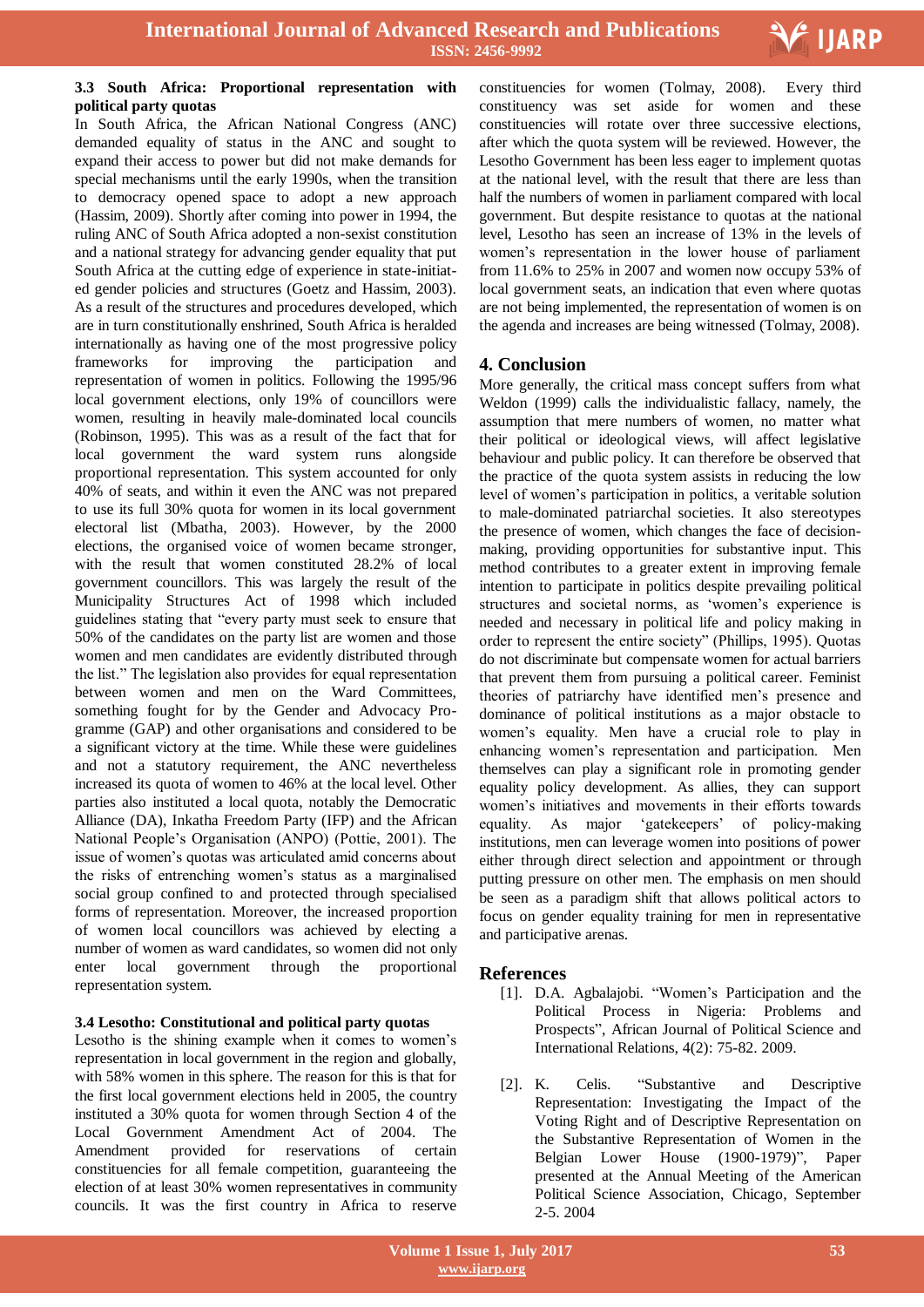

- [3]. S. Childs. "A Feminised style of Politics: Women MPs in the House of Commons," British Journal of Politics and International Relations, 6 (1): 3-19. 2004.
- [4]. S. Childs and M.L. Krook. "Should Feminists Give Up on Critical Mass? A Contingent 'Yes'," Politics and Gender, 2 (4): 522-530. 2006.
- [5]. G. Crawford. "Linking Decentralisation and a Rights-Based Approach: Opportunities and Constraints in Ghana, Paper presented at the Conference on The Winners and Losers from Rights-Based Approaches to Development," University of Manchester, 21-22 February. University of Leeds. 2010.
- [6]. D. Dahlerup. "From a Small to a Large Minority in Scandinavian Politics, Scandinavian Political Studies," 11 (4): 275-299. 1988.
- [7]. D. Dahlerup. "Quotas as a "Fast Track" to Equal Political Representation for Women: Why Scandinavia is no longer the Model," International Feminist Journal of Politics, 7 (1): 26-48. 2005.
- [8]. J. Drage. "Weaving a New Pattern: Women Political Leaders in Local Government in New Zealand, Wellington," Paper No. 6, Research Monograph Series. 1997.
- [9]. European Network of Experts. Women in Decisionmaking. Luxembourg: Office for Official Publications of the European Communities, New York. 1997.
- [10]. B. Farzana. "Women's Representation in Politics: The Way Forward" in M. Waseem (ed.), Electoral Reforms in Pakistan, Islamabad. 2002.
- [11]. A.M. Goetz and S. Hassim (eds.). No Shortcuts to Power, African Women in Politics and Policy Making, London: Zed Books. 2003.
- [12]. Government of Bangladesh. The Local Government Ordinance, 1983 (Ordinance no. L1 of 1983). Dhaka: Ministry of Law, Justice and Parliamentary Affairs. 1990.
- [13]. T. Gray. "Electoral Gender Quotas: Lessons from Argentina and Chile." Bulletin of Latin American Research 22:52–78. 2003.
- [14]. S. Hassim. Rethinking Gender Politics in a Liberal Age: Institutions, Constituencies and Equality in Comparative Perspective, United Nations Research Institute for Social Development, Geneva, Switzerland. 1990.
- [15]. Inter-Parliamentary Union (IPU). Women in National Parliaments: Situation as of 31 August

 2000. (www.ipu.org). Accessed 10 November 2016. 2007.

- [16]. R. Irwin. "Dancing in the Lion's Den: Women Leaders in Local Government." Unpublished Doctoral Thesis, Southern Cross University, Australia. 2009.
- [17]. R.M. Kanter. "Some Effects of Proportions on Group Life: Skewed Sex Ratios and Responses to Token Women," American Journal of Sociology, 82(1): 965-990. 1977.
- [18]. N.A. Khan. "Towards an understanding of "Participation": The Conceptual Labyrinth Revisited," Administrative Change, XX (1-2): 106- 120. 1993.
- [19]. J. Lovenduski. "Gendering Research in Political Science," American Review of Political Science, (1): 333-56. 1998.
- [20]. J. Mansbridge. "Rethinking Representation," American Political Science Review, 97(4): 515-28. 2003.
- [21]. G. Mutume. "Women break into National Politics," African Recovery 18: 4. 2004.
- [22]. P. Norris and J. Lovenduski. Political Recruitment: Gender, Race and Class in the British Parliament. Cambridge: Cambridge University Press.1995.
- [23]. Ofey-Aboagye, E. Promoting the Participation of Women in Local Governance and Development: The Case of Ghana. Institute of Local Government Studies, Ghana. 2000.
- [24]. K.P. Panday. "Representation without Participation: Quotas for Women in Bangladesh," International Political Science Review, 29: 489. 2008.
- [25]. A. Phillips. The Politics of Presence. Oxford: Clarendon Press. 1995.
- [26]. H. Pitkin. The Concept of Representation. Berkeley: University of California Press. 1967.
- [27]. E. Porter. Feminist Perspective on Ethics. Pearson Education Limited: Essex. 1999.
- [28]. D. Pottie. Women and Local Government: By the Numbers. Electoral Institute of Southern Africa. Johannesburg. 1999.
- [29]. J. Robinson. "Act of Omission: Gender and Local Government in the Transition," Agenda: Empowering Women for Gender Equity, (26): 7-18. 1995.
- [30]. I. Shamim. Women in Local Governance: Bangladesh Perspective, Paper presented at the